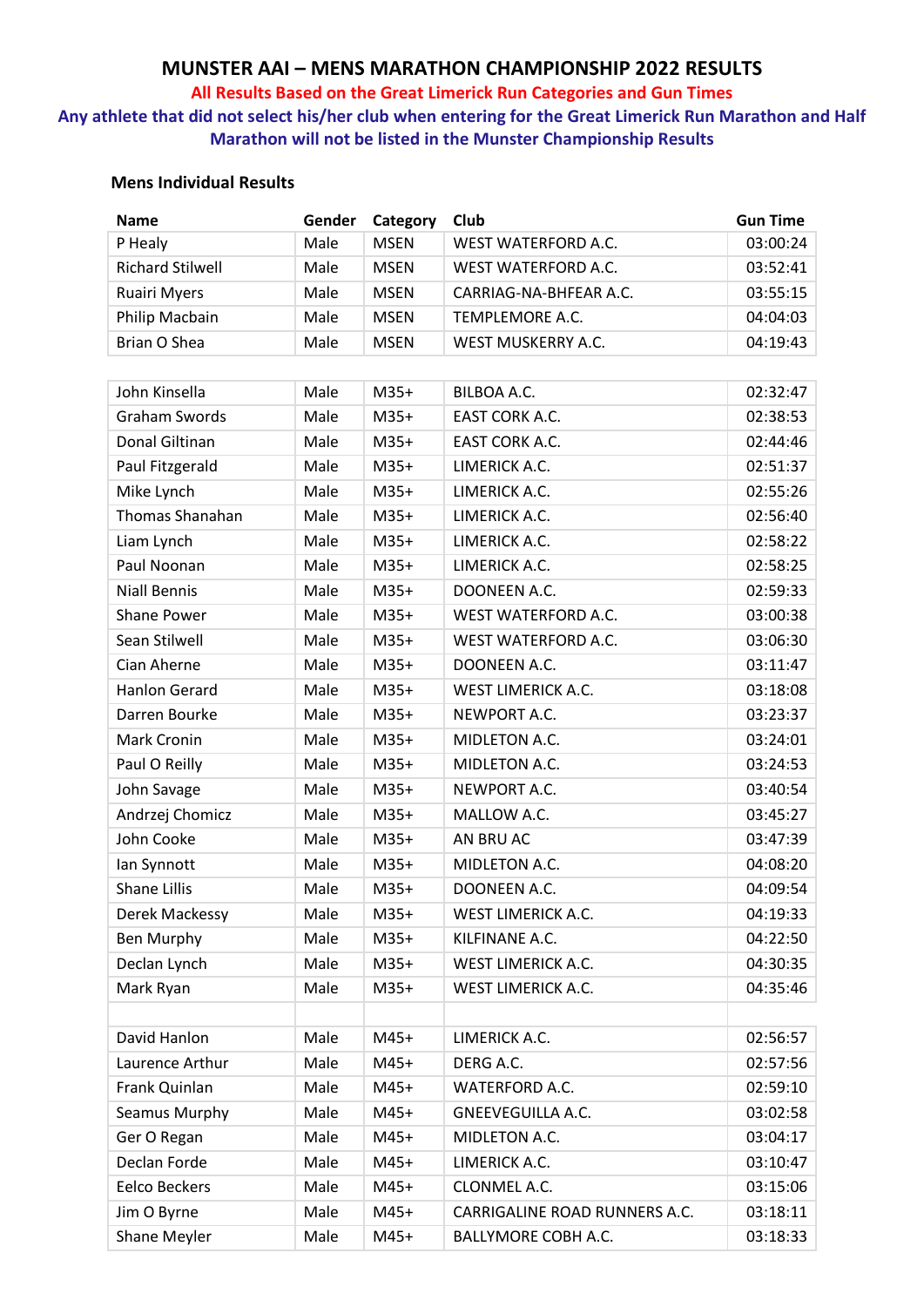## **MUNSTER AAI – MENS MARATHON CHAMPIONSHIP 2022 RESULTS**

#### **All Results Based on the Great Limerick Run Categories and Gun Times**

**Any athlete that did not select his/her club when entering for the Great Limerick Run Marathon and Half Marathon will not be listed in the Munster Championship Results**

| Gary Grant              | Male | $M45+$ | CLONMEL A.C.                              | 03:19:42 |
|-------------------------|------|--------|-------------------------------------------|----------|
| Kevin Synott            | Male | $M45+$ | <b>ENNIS TRACK A.C.</b>                   | 03:20:36 |
| <b>Brendan Hickey</b>   | Male | $M45+$ | ST CATHERINES A.C.                        | 03:22:22 |
| Declan Murphy           | Male | $M45+$ | STAR OF THE LAUNE A.C.                    | 03:23:21 |
| Aidan Hogan             | Male | $M45+$ | RISING SUN A.C.                           | 03:27:15 |
| <b>Trevor Edwards</b>   | Male | $M45+$ | <b>BWEENG TRAIL BLAZERS</b>               | 03:29:34 |
| Ted O Leary             | Male | $M45+$ | WEST WATERFORD A.C.                       | 03:29:39 |
| Gerry Prendergast       | Male | $M45+$ | AN BRU AC                                 | 03:30:39 |
| Mick Mc Carthy          | Male | $M45+$ | BILBOA A.C.                               | 03:32:48 |
| Verling John Fitzgerald | Male | $M45+$ | <b>GALTEE RUNNERS A.C.</b>                | 03:44:10 |
| <b>Marcus Wheeler</b>   | Male | $M45+$ | <b>B.M.O.H. ATHLETICS CLUB</b>            | 03:45:15 |
| Stephen O Gorman        | Male | $M45+$ | <b>WEST CLARE SPORTS &amp; FITNESS CL</b> | 03:46:49 |
| Alexander Kelly         | Male | $M45+$ | LIMERICK COUNTRY CLUB A.C.                | 03:47:16 |
| John Griffin            | Male | $M45+$ | CLONMEL A.C.                              | 03:50:38 |
| Liam Fitzgerald         | Male | $M45+$ | WEST WATERFORD A.C.                       | 03:54:08 |
| James Mc Mahon          | Male | $M45+$ | BILBOA A.C.                               | 04:03:48 |
| Gary O Donovan          | Male | $M45+$ | <b>BWEENG TRAIL BLAZERS</b>               | 04:15:35 |
| Tony O Sullivan         | Male | $M45+$ | <b>BWEENG TRAIL BLAZERS</b>               | 04:16:43 |
| Brendan Fitzgerald      | Male | $M45+$ | LIMERICK COUNTRY CLUB A.C.                | 04:18:26 |
| Paul Heffernan          | Male | $M45+$ | <b>BWEENG TRAIL BLAZERS</b>               | 04:19:58 |
| Ray Hayes               | Male | $M45+$ | LIMERICK COUNTRY CLUB A.C.                | 04:22:59 |

| John O Gorman         | Male | $M55+$ | KILMURRAY/IBRICK/N.CLARE A.C.  | 02:54:59 |
|-----------------------|------|--------|--------------------------------|----------|
| <b>Tom Meany</b>      | Male | $M55+$ | AN BRU AC                      | 03:54:53 |
| Tom Quinn             | Male | $M65+$ | CLONMEL A.C.                   | 03:59:45 |
| <b>Gerard Donohue</b> | Male | $M55+$ | <b>B.M.O.H. ATHLETICS CLUB</b> | 04:13:57 |
| Mick Concannon        | Male | $M55+$ | <b>WEST WATERFORD A.C.</b>     | 04:14:07 |
| <b>Tony Foley</b>     | Male | $M55+$ | <b>GNEEVEGUILLA A.C.</b>       | 04:20:44 |
| <b>Steve Murphy</b>   | Male | $M55+$ | MALLOW A.C.                    | 04:39:45 |
| Michael Carroll       | Male | $M65+$ | LIMERICK COUNTRY CLUB A.C.     | 05:07:45 |

## **Mens Team Results**

| Paul Fitzgerald | Male | $M35+$      | LIMERICK A.C.         | 02:51:37 |
|-----------------|------|-------------|-----------------------|----------|
| Mike Lynch      | Male | $M35+$      | LIMERICK A.C.         | 02:55:26 |
| Thomas Shanahan | Male | $M35+$      | LIMERICK A.C.         | 02:56:40 |
|                 |      |             | <b>Total Gun Time</b> | 8:43:43  |
|                 |      |             |                       |          |
| P Healy         | Male | <b>MSEN</b> | WEST WATERFORD A.C.   | 03:00:24 |
| Shane Power     | Male | $M35+$      | WEST WATERFORD A.C.   | 03:00:38 |
| Sean Stilwell   | Male | $M35+$      | WEST WATERFORD A.C.   | 03:06:30 |